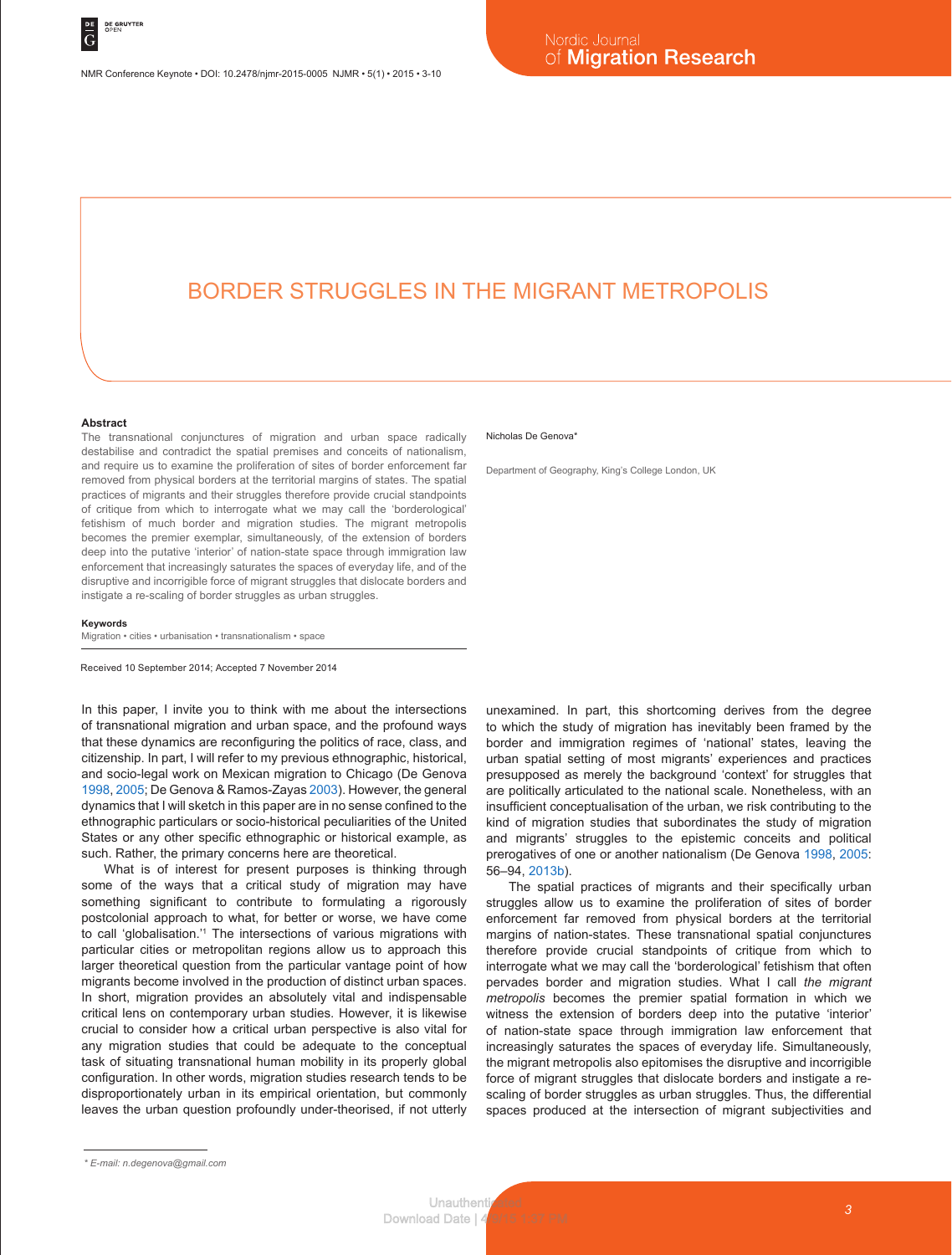historicities with specific urban locations challenge scholars in migration and border studies to fundamentally reconceptualise the emergent formations of social and political life, on a global scale.

Migrant mobilities provide a crucial pivot around which to problematise the enduring trap of methodological nationalism, which has so commonly plagued social scientific research (De Genova 1998, 2005: 56–94, 2013b; cf. Wimmer & Glick Schiller 2003). This is particularly true as political and juridical authorities configured at the 'national' scale of territorially defined states are set into dynamic tension with the urban or regional/metropolitan spatial scales where migrant social formations articulate transnationally with places that appear to be disconnected and remote. This insight is not particularly new, of course, as has informed much of the most innovative research on both migration and so-called 'global cities' since the 1990s (cf. Smith 2001). However, citizenship as well as the conventional politics of race and class has long been fundamentally elaborated within the purview of 'national' (state) sovereignty. Consequently, these tensions between the 'national' spatial scale of citizenship, 'politics,' and 'the law' and the substantive material and practical formations that conjoin migrants and cities to more global socio-political processes remain the scene of a protracted crisis.

One hallmark of this crisis is the seeming paradox that, with accelerated and intensified 'globalisation,' we have witnessed a pervasive de-regulation of the cross-border flows of capital (in its diverse forms as investment, finance, and commodities), alongside the escalating re-regulation of human mobility, particularly in the form of migratory or refugee movements (Mitropoulos 2006: 7).<sup>2</sup> Concomitantly, we have seen proliferation on a global scale of new formations of exclusion based on nativism (and 'xenophobia') (Anderson 2013; Appadurai 2006; Brotherton & Kretsedemas 2008; Carr 2012; Ceuppens & Geschiere 2005; Chavez 2008; Comaroff & Comaroff 2001; De Genova 2005: 56–94; Fekete 2009; Geschiere 2009; Mamdani 2001; Mbembe 2001; Murray 2011: 137–172; Perea 1997).<sup>3</sup> With respect to contemporary migrations, a reanimated politics of expressly 'national' sovereignty has been widely articulated in terms of various formulations of a deeply *racialised* (if not avowedly racist) politics of citizenship (Balibar 1991; De Genova 2005, 2010c, 2013a; De Genova & Ramos-Zayas 2003; Gilroy 2012; Gullestad 2002, 2006; Hervik 2004, 2011; Sharma 2008; cf. Modood & Werbner 1997; Pettigrew 1998; Silverstein 2005). Rather than perceive these struggles from the (effectively nationalist) epistemic standpoint of the migrant-'receiving' nation-state as problems of 'inclusion' or 'integration,' however, I take the intersections of migrant mobilities and the distinctive urban spaces they produce as sites for understanding some crucial aspects of this larger *global* crisis. Hence, my reflections here are part of an ongoing effort to conceptualise what I am calling the migrant metropolis as a rigorously transnational socio-spatial framework for comprehending the problems of migration, race, and citizenship, comparatively, on a global scale.

# **1 Of real and possible places**

My concept of the migrant metropolis is addressed to formulating one kind of answer to David Harvey's provocative question: *How can we dare to even think of future possible urban worlds?* (1996: 435).

Transnational migration is a central and constitutive dynamic in the contemporary social production (and transformation) of urban space. Let us briefly consider Europe. In spite of the denial of the notion that most of the European nation-states are now 'countries of immigration,' a denial that remains persistent in many quarters (Penninx et al. 2004), Europe has in fact become a complex and heterogeneous 'immigration continent' in ways previously unforeseen and still insufficiently understood (Penninx 2010). Three European cities are each home to more than two million foreign-born persons: London (3 million), Paris (2.8 million), and Moscow (1.8–2.8 million). Seven or eight European cities have populations that are more than 25% foreign born (and I want to underscore here that I am not counting the European-born children or grandchildren of migrants, who in some cases are officially classified as 'foreigners'): London (37%), Geneva (listing 46% as 'foreign-born'), Lausanne (listing 40%)4 Malmö (30%); Amsterdam (28%), Brussels (28%), Frankfurt (28%), and Rotterdam (26%). In addition, all of the following cities have populations in which foreign-born migrants comprise between 15% and 25%: Athens (17%), Barcelona (18%), Bonn (15%), Bordeaux (18%), Brescia (15%), Cologne (16%), Copenhagen (15%), Cork (15%), Dublin (20%), Dusseldorf (18%), Hamburg (16%), Madrid (16%), Mannheim (24%), Moscow (~20%), Munich (24%), Nice (18%), Nuremberg (17%), Oslo (24%), Paris (23%), Prato (17%), Salzburg (20%), Stockholm (20%), St. Petersburg (~15%), Stuttgart (23%), Vienna (20%), Zurich (22%). Furthermore, although the proportion of migrants to the total population is smaller, the following cities also count at least 100 thousand foreignborn migrants: Berlin, Birmingham, The Hague, Istanbul, Lyon, Manchester, Marseilles, Milan, Rome, and Toulouse. All told, there are more than 30 European cities with populations of which at least 15% is foreign born, and more than 40 European cities with at least 100,000 foreign-born migrants (cf. Benton-Short et al. n.d.; Price & Benton-Short 2008; Migration Policy Institute n.d.).5 (Admittedly, these figures are imperfect and misleading in one way or another, probably reflecting significant undercounts and, in any case, likely to be already outdated). Nonetheless, they confirm in general terms that the majority of major European metropolitan areas have been significantly impacted by migration. Furthermore, within any of these metropolitan regions, it is invariably possible to identify particular neighbourhoods or suburbs where the population is predictably more than half foreign-born, and in some instances where the degree of concentration (if not segregation) of migrants and their children is astoundingly higher.

In short, contemporary migrations are literally re-making cities, but I hasten to insist that this is not merely a banal fact of changing population demographics. Of course, we must be careful not to overstate the novelty of contemporary dynamics. As Alejandro Portes has recognised, 'migration and the city can be viewed as two sides of the same coin, having built and accompanied each other's development over the centuries leading to the contemporary global system' (2000: 154). But we must nevertheless also guard against the familiar risk of assuring ourselves that there is nothing new under the sun. 'The massive forced and unforced migrations of people … a movement that seems unstoppable …' remarks Harvey, 'will have *as much if not greater* significance in shaping urbanisation in the twenty-first century as the powerful dynamic of unrestrained capital mobility and accumulation' (1996: 416; emphasis added). Indeed, the primacy of human mobility – the fact that it precedes and exceeds any regime of market-based capital accumulation or state-driven border regulation – is a central premise for the conceptual framework that emphasises the autonomy and subjectivity of migration.<sup>6</sup> The transnational urban conjunctures that I want to consider to be instances of the migrant metropolis, therefore, genuinely challenge us to comprehend our global social, political, historical present in fresh ways. These transnational migrant urban formations are very much generated within the territorial boundaries and jurisdictions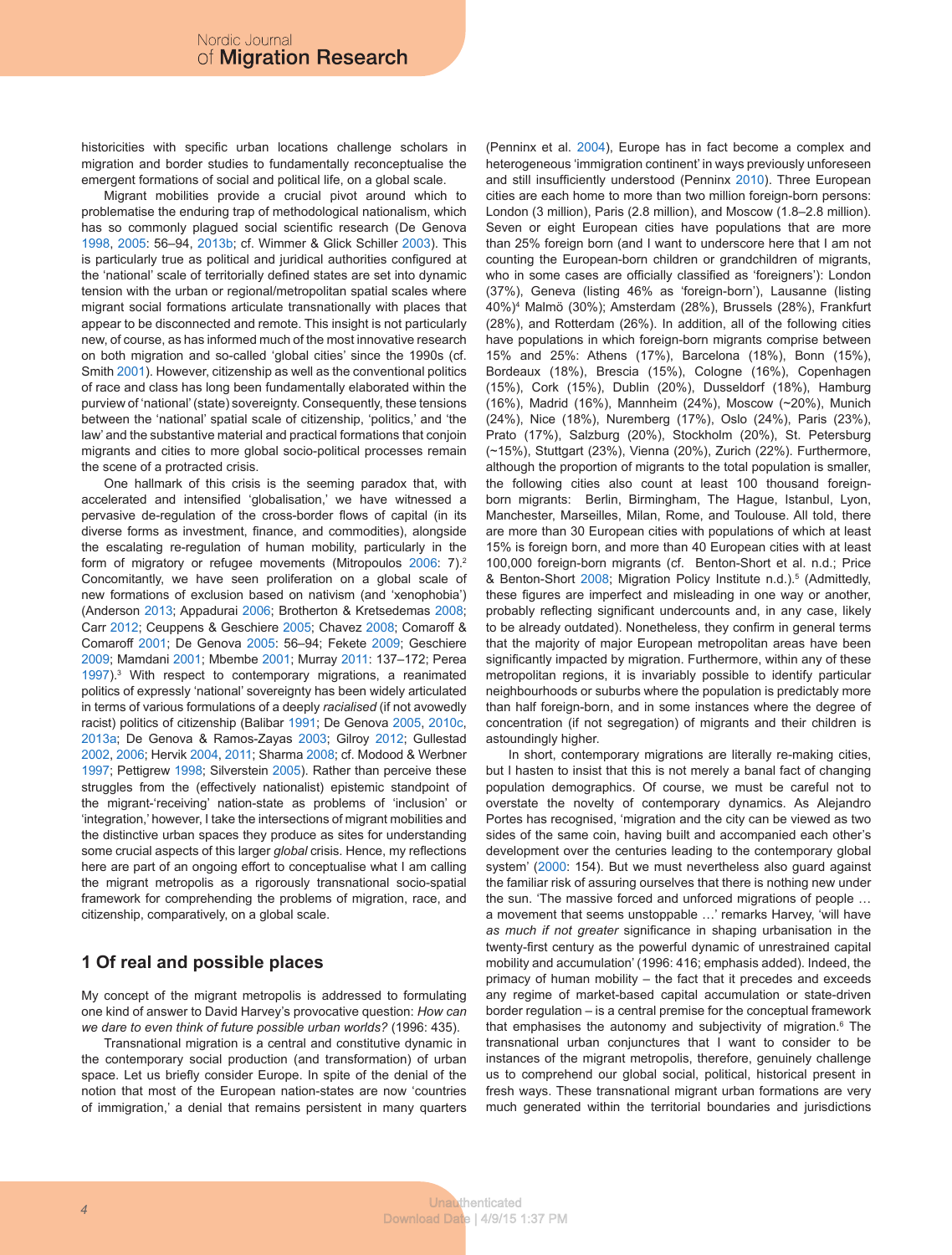of nation-states, and in relation to the very palpable enforcement of nation-state space through immigration law and border policing. Nevertheless, they radically destabilise and contradict the spatial premises and conceits of nationalism. Thus, the *differential spaces* produced at the intersection of specific cities and migrant historicities invite us to fundamentally reconceptualise the emergent formations of social and political life. So, if we dare to imagine that a different world is possible, how can we even *think* of future possible *urban* worlds?

Like Harvey and other prominent contemporary urban theorists (e.g. Brenner 2013; Brenner, ed. 2013; Merrifield 2005, 2014; Smith 2003), I have found the work of Henri Lefebvre to be deeply instructive. At the outset of his book, *The Urban Revolution*, Lefebvre posits an arresting hypothesis: 'Society has been completely urbanised. This urbanisation is virtual today, but will become real in the future' (1970b/2003: 1). Although it was only published in English-language translation in 2003, this remarkable if still rather under-appreciated theoretical manifesto first appeared in print in 1970 (at a time when the great majority of humankind still inhabited places that could only be described as rural and agrarian). Lefebvre's inquiries into the specificity of *the urban* notably insist on delineating a theoretical problem that goes beyond describing or cataloguing the positive empirical 'object' that may be construed of any particular city, as such. Indeed, he critically distinguishes what he calls 'the urban' from any quaint notions of 'the city.' Urban society, as Lefebvre formulates it, is therefore not just that which transpires in 'cities,' conventionally conceived; rather, while cities – and in particular, so-called 'global cities' – may serve as predominant nodes where wealth and power tend to be concentrated and commanded (Sassen 1991, 1994), urban society encompasses an effectively global fabric of material and practical as well as ideological and symbolic interconnections on a planetary scale. Thus, Lefebvre's concept of an urban fabric that is not reducible to 'cities' as such opens up a productive theoretical framework for contemplating those interstitial spaces of mobility but also abjection that 'make global cities (as commonly understood) possible and, hence, are internally connected to them' (Isin & Rygiel 2007).

This conception of an incipient (and still virtual) global urban society was also a radically open-ended one. Lefebvre was intent to formulate hypotheses that could discern and apprehend the dynamism of vital potentialities that were still incomplete and unresolved – virtual but possible 'objects,' so to speak, which were as-yet still in the process of becoming and not mere 'facts' of the positivist sort.7

Adopting Lefebvre's methodological protocol for fashioning theoretical 'objects' of knowledge and inquiry grounded upon the as-yet incomplete possibilities and tendencies that can be discerned in actual social processes and spatial practices, I want to introduce the hypothesis of *the migrant metropolis*, as a still-incipient but nonetheless real (partially virtual, partially extant, and empirically verifiable) socio-political fact of global significance. In the global/ urban society that seems plainly more self-evident today than 45 years ago when Lefebvre hypothesised it, it is indeed the migrant metropolis that presents itself as the decisive lived spatial intersection where the contradictions of state power, 'national' sovereignty, and the juridical regulation of space (and people in space) are articulated with the global regime of capital accumulation. Consequently, the urban spaces deeply inflected by migrant practices have likewise become premier sites of *border* struggles.

The migrant metropolis is where both capital and territorially defined 'national' states must confront transnational labour as the premier manifestation of the sheer restlessness of human life itself, in its active (productive) relation to the space of the planet (De Genova 2010a, 2012). Subjected as it is to persistent efforts to manage mobility through immigration law, this elemental human freedom is ever increasingly confronted with the juridical illegalisation (De Genova 2002: 439, 2004: 173, 2005: 234) of various forms of mobility, and border enforcement regimes that make migrant labour exceptionally disposable by systematically rendering migrant life more or less *deportable*. Indeed, it is in these transnational conjunctural spaces that we may best discern the active processes of what I like to call *inclusion through exclusion* (De Genova 2008, 2010b, 2010c, 2013a) that are central to producing new social orders of class, race, and citizenship inequalities and hierarchies.<sup>8</sup>

Yet, the migrant metropolis has proliferated and flourished. Indeed, the resounding proclamation of the unprecedented migrant mobilisations that swept the United States in 2006 was a profoundly defiant claim, which I have previously characterised as a politics of incorrigibility: *Aquí estamos y no nos vamos, y si nos sacan, nos regresamos! [Here we are, and we are not leaving! And if you throw us out, we will come right back!]* (De Genova 2009, 2010d; cf. McNevin 2007; Nyers 2008; Walters 2008). Notably, beginning in October 2009, a wave of strikes by several thousand undocumented migrant workers demanding legal residence in France, articulated the themes of migrant presence and labour in remarkably similar terms; their principal slogan was: *On bosse ici, on vit ici, on reste ici! [We work here, we live here, we are staying here!]* (Barron et al. 2011). Similarly, since the Lampedusa in Hamburg collective emerged in 2013, one of their signature slogans has been: *We Are Here to Stay* (http://www.lampedusa-in-hamburg.org/; cf. Meret & Rasmussen 2014). These articulations of border struggles that erupt from the migrant metropolis are evidently claims of *presence* – enunciating the simple but insistent affirmation, 'We are here' – but above all, they operate as claims to space. Precisely in the face of the threat of deportation, forcible expulsion from the space of the state, they proclaim: 'We are here, and we will not be 'removed'!' And in this simple but defiant gesture, the very 'here' that migrants invoke is always already a new and radically transformed one: 'here' we find ourselves in the migrant metropolis.

### **2 Transnational spatial conjunctures**

There are, of course, many historically specific and socially particular manifestations of what I am calling the migrant metropolis. There is no single or singular paradigmatic instance. Indeed, there may often be multiple migrant metropolises that take shape even in a single city or metropolitan region. In purely empirical (demographic) terms, such metropolitan areas as Toronto, New York, or London, for instance, have been accurately enough depicted as 'hyper-diverse' (Price & Benton-Short 2008), prompting the rather more conceptually expansive but similarly descriptive and rather superficial (if not ideological) notion of 'super-diversity' (Vertovec 2007). Just as there is no generic or universal 'immigrant experience' (De Genova 2005: 56–94), so there can be no generic migrant metropolis, no universal 'immigrant experience' of urban life. Nonetheless, if I have posited the concept of the migrant metropolis in the singular, it is because I hope to sketch the rough outlines of a theoretical lens through which to try to begin to see cities anew, and appreciate one of the more robust expressions of our global urban society (to use Lefebvre's hypothesis). What must be emphatically clarified, however, is that the migrant metropolis ought not to be reduced to the trivial fact of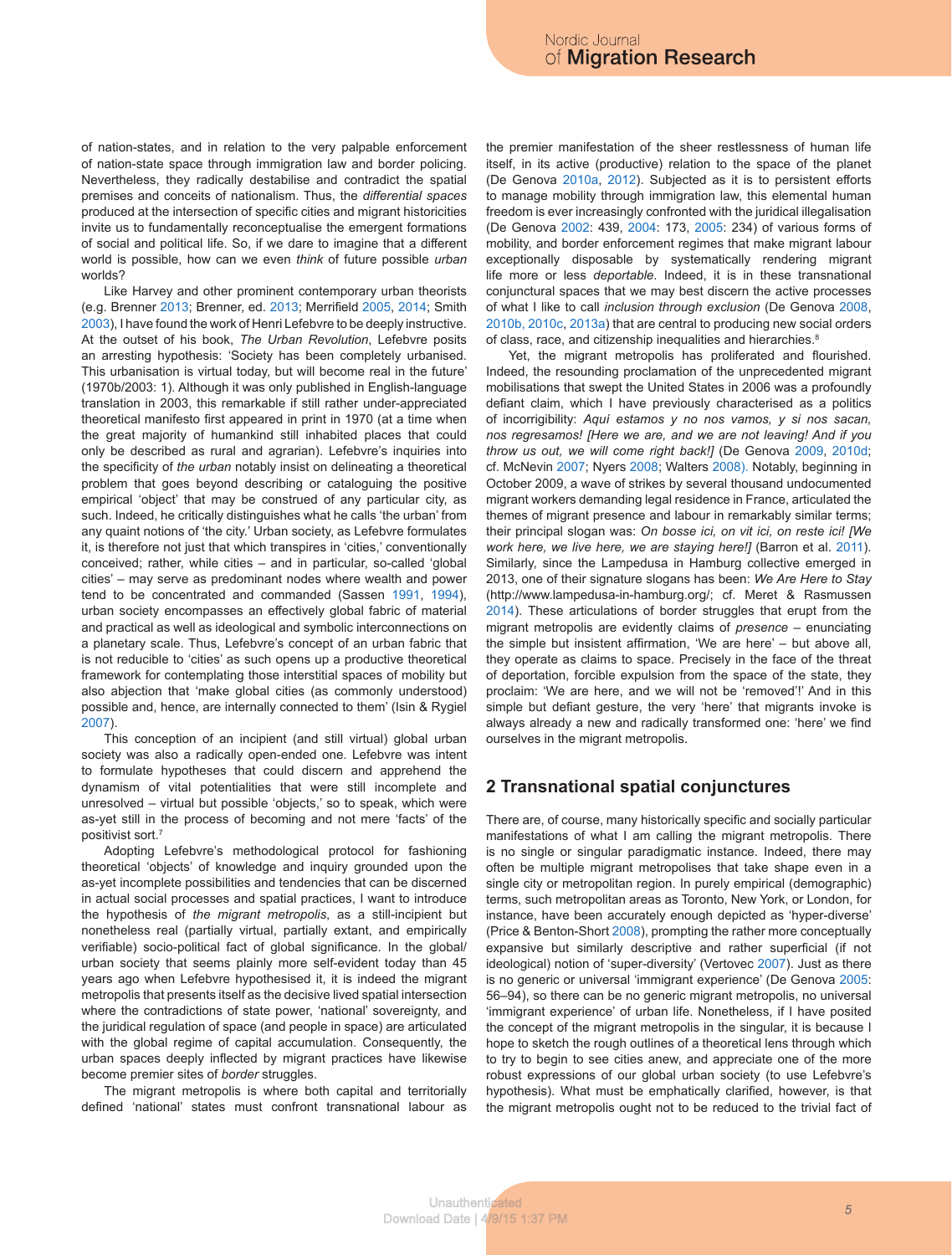a mere physical presence of some migrants, of one sort or another, in a given city.

Based upon my ethnographic research conducted among Mexican migrants in Chicago during the mid-1990s, and theoretically assisted by Lefebvre's conception (1974/1991) of the production of space, for instance, I have previously posited the idea of a *Mexican Chicago* (De Genova 1998, 2005). The point about Mexican Chicago was that it had to be apprehensible as a Chicago that could be said to meaningfully and substantively belong to Mexico, and thus, could be situated within Latin America – a Chicago that, even as it remained physically located within the territorial confines of the United States, had become elusive, even irretrievable to some extent, for the U.S. nation-state. For, here indeed was a Chicago that corresponded to the practical presents and imagined futures of countless communities throughout Mexico from which migrants originated, and in relation to which migrants continued in material and practical (as well as symbolic) ways to sustain an ensemble of social relations that exceeded, or even transcended, the nation-state border. The border that constitutes the premier division between the nation-state spaces of the United States and Mexico otherwise supplied the decisive and defining fault line across which, and through which, these transnational migrant trajectories and projects were actualised and achieved their socio-political and spatialised particularity. And yet, I contended, here was a Mexican Chicago – ostensibly confined within the boundaries of the U.S. nation-state, but also a site for their *production*. And here, by emphasising the production of those boundaries, which are always also *limits*, I proposed that Chicago likewise became a site of their *contingency*. In this way, we could understand the border to have imploded deep into the 'interior' of the country, but simultaneously, the border was thereby reconfigured. In Mexican Chicago and countless similar spaces, it became possible to see that the border was no longer merely a line that could be imagined to separate the 'inside' from the 'outside' of a presumably integrated and unified national territory. Instead, the border had effectively been folded in upon itself, compressed, perforated and tangled, ruptured and scattered. As lived in Mexican Chicago, the border had become a kind of fractalised and always mobile proliferation of tentative boundaries and border zones where the alienage of migrants could be localised but never strictly confined or contained. When the border materialised in this space, it tended to be localised on migrants' *bodies*. In effect, they wore the border on their faces, carried it on their backs. That is to say, the 'national' border was now re-articulated as an everyday marker of *racialised* class distinction, racial discrimination and segregation.

Yet, none of this was simply the effect of any one-sided, unidirectional strategy of control. If the nation-state border had been fractured and fragmented and riddled with unforeseen complexity, this was the direct consequence of the autonomy and subjective energy of migrants themselves. Undocumented migrants' subversions of the border were not simply a one-time event on the occasion of their physical crossings of the territorial border. Likewise, for those who were 'legal' (or had been 'legalised'), their enduring status as non-citizens ensured that the border continued to shape and constrain the conditions of possibility for their efforts to go about making their lives and livelihoods. Thus, the diverse border struggles in the migrant metropolis constituted a whole way of life thoroughly ensnared in migrants' bordered 'inclusion' or 'incorporation' as labour into everyday life within the space of the United States.

Migrants, I suggested, were producing a *conjunctural space* with transformative repercussions in all directions, and some aspect of Chicago itself had thereby become radically disarticulated from the assimilatory powers of U.S. nationalism and the containments of its presumably sacrosanct and inviolable space. The force of my intervention was directed specifically against the epistemic stability of the U.S. nation-state as a presupposition, and the hegemony for immigration discourse and politics of the concomitant teleology of ideological notions such as 'integration' or 'assimilation.' However, this did not make Mexican Chicago easily recuperable for the Mexican nation-state, much as various projects of the Mexican state and its dominant political parties sought to reincorporate and domesticate its so-called diaspora. Rather than an outpost or mere extension of the Mexican nation-state, then, the 'Mexican'-ness of this other Chicago – this migrant metropolis – was itself *something new* that emerged only from the veritable encounter and engagement of Mexican-origin labour migrants with the racialised social order and political economy of the United States. The migrant metropolis, therefore, is meant to signal the vital possibility of something truly new, a radically differential social formation. Mexican Chicago, as a migrant metropolis, was thus posited also as a standpoint of critique.

Mexican Chicago is not a 'place' in any positivist sense, even in spite of the existence of numerous virtually homogeneous (segregated) 'Mexican' neighbourhoods and suburbs. Instead, Mexican Chicago was produced more negatively than positively, which is to say, it emerged *relationally*. Its growth and development could be analysed in relation to various social processes and spatial practices, deeply grounded in the practical productive activity and creative energies of real people immersed in a complex ensemble of social relations, simultaneously located within the metropolitan region of Chicago and also operating transnationally in everproliferating circuits that were oriented around otherwise seemingly remote locales across much of the geography of Mexico. Mexican Chicago was (and continues to be) a real space, but it was (and is) nonetheless not reducible to any particular place, not a delimited migrant 'ghetto' or 'ethnic enclave,' not a putative 'village in the city,' not some sort of quasi-discrete virtual 'island' within the confines of a larger urban space that otherwise could be assumed to thoroughly encompass and contain it. Instead of an enclosure, the proposition of a Mexican Chicago signified a radical and disruptive *opening*, and upon the more prosaically known and conventionally knowable space of the city, it superimposed another (other) metropolis.

# **3 An 'alien' metropolis**

The migrant metropolis is indeed an 'alien' metropolis – one subjected to a systemic kind of alienation, one of pronounced exploitation and protracted estrangement, for the migrants themselves. But the migrant metropolis likewise becomes a screen for the phantasmatic projection of a beleaguered or even besieged sense of nativist prerogative, now alienated from its own supposed birthright entitlements. Against the onslaught of this sort of nativist politics of identity and entitlement, the migrant metropolis is plainly a *racialised* (indeed, a racially subordinated) metropolis. Contemporary debates over migration are deeply riven by racial meanings, even when they are conducted in the ostensibly race-neutral language of the politics of citizenship or supposedly 'insurmountable cultural difference' (Balibar 1991: 22), whereby the category of 'immigration' itself has come to serve as a routine proxy for race (Balibar 1991: 21; cf. De Genova 2010c; Gilroy 2012). Furthermore, it is the figure of *the urban* as such that signals a whole complex discursive terrain and a still more convoluted subterranean realm of more murky motivations, impulses, and anxieties. Again, the migrant metropolis ought not to be understood as a communal space of 'displacement' and 'transplanted' or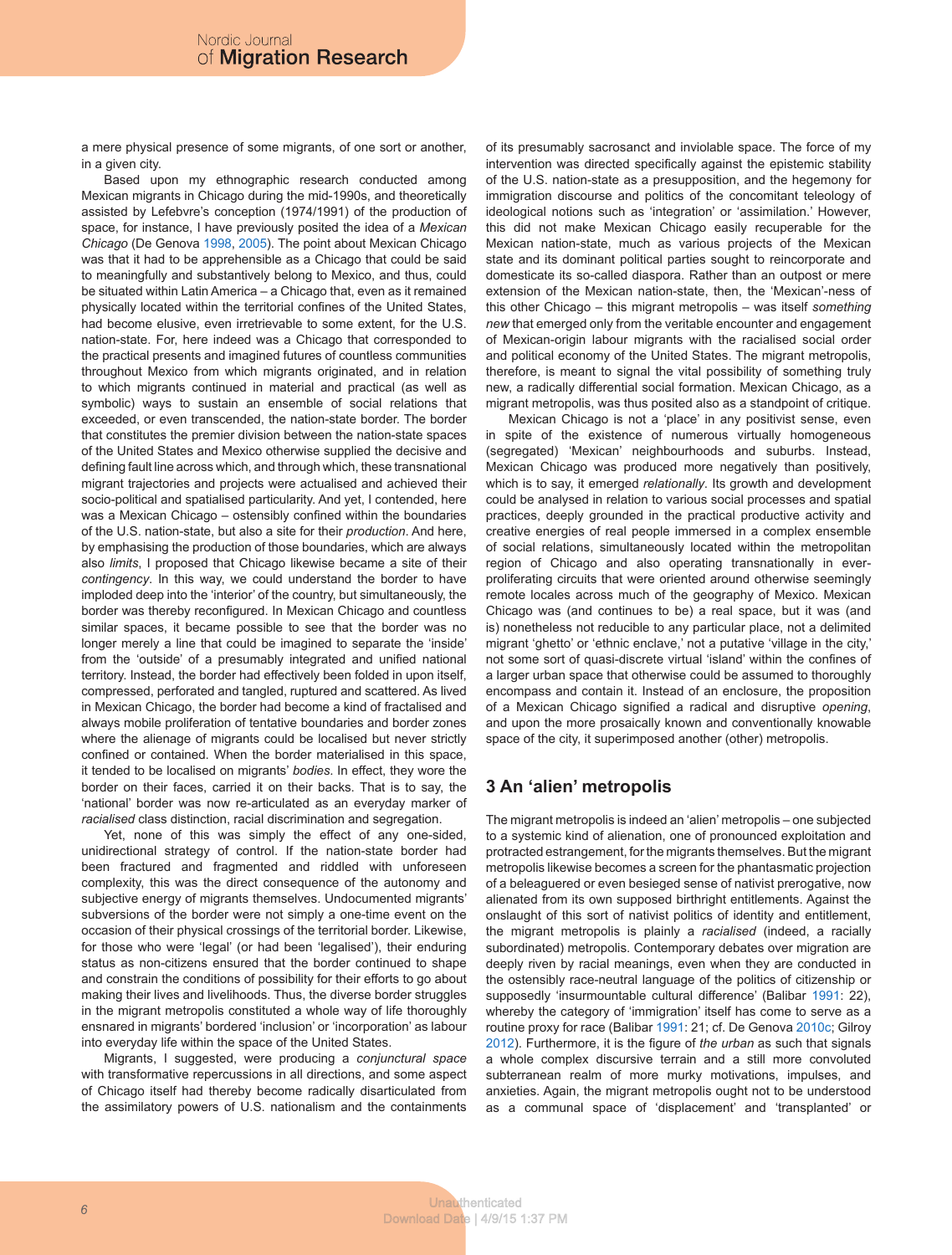dislocated 'culture.' Rather, it is constituted materially and practically by the intersections of global capital, transnational (migrant) labour, territorially-defined 'national' state formations and their unequal politics of citizenship and entitlement, and the postcolonial dynamics of racialised inequalities. While all of these forces are configured at a global level, it is on the level of the nation-state that the whole panoply of tactics of immigration law enforcement and techniques of border policing are brought to bear upon migrants. In this respect, the migrant metropolis tends to always also be a border zone (cf. Isin & Rygiel 2007; Isin & Siemiatycki 2002; McNevin 2007). In this critical light, in order to adequately confront and subvert the nativism and nationalism that plague our contemporary politics of immigration and citizenship, we must reckon simultaneously with a *global* (postcolonial) politics of race and a comparably global (neoliberal) politics of transnational labour mobility, both of which are very much 'at home,' so to speak, in the migrant metropolis, incubated and flourishing both within and against the borders of nation-states. As a site for the veritable production of new formations of racialised difference, the migrant metropolis is – in each and every distinct instance – a historically specific conjuncture of unresolved postcolonial tensions and conflicts, reconfigured as a special kind of setting where the global relation of labour and capital acquires its substance and density as a tentative and tenuous configuration of the politics of class, race, and citizenship.

And yet, the migrant metropolis must be apprehensible, nevertheless, as produced at least in part by the autonomy and subjectivity of migrants as a platform for optimising their own capacities and advancing their own projects – a *differential* space, in short, fundamentally elusive for any regime of citizenship and perhaps ultimately irretrievable for any nationalism. The critical analysis of the migrant metropolis, then, by re-situating our understandings of the mutually constitutive intersections of *migration and urbanisation as socio-political facts of global scope*, may offer us a critical lens through which to appreciate and better apprehend how the autonomy and subjectivity of migrants supply a vital motive force for the ongoing reconstitution of our global (urban) society. The sheer force and vitality of migrant mobilities is remaking space at every scale – from the most localised sense of neighbourhood to the global scale of complex transnational regions and trans-continental metaregions configured by migrant trajectories and the new ensembles of social relations that migrants sustain. In radical contradiction with the securitised and militarised border regimes of nation-states, but always also intricately articulated through the multiple and necessarily semi-permeable force fields of these border regimes, the migrant metropolis has emerged as a crucial spatial form for reformulating the relationship of the human species to the space of the planet.

# **Acknowledgements**

This paper was originally presented as an invited Plenary Lecture to the 17th Annual Nordic Migration Research Conference, hosted by the University of Copenhagen, 13 August 2014. I am grateful to the organisers of the event, particularly Martin Bak Jørgensen and Trine Lund Thomsen, who facilitated my invitation. A note of appreciation is also due to Synnøve Kristine Nepstad Bendixsen and Lena Näre for the invitation to publish this paper.

**Nicholas De Genova** <www.nicholasdegenova.net> is Reader in Urban Geography and Director of the Cities Research Group at King's College London. He is the author of *Working the Boundaries*: *Race, Space, and 'Illegality' in Mexican Chicago* (2005), co-author of *Latino Crossings: Mexicans, Puerto Ricans, and the Politics of Race and Citizenship* (2003), editor of *Racial Transformations: Latinos and Asians Remaking the United States* (2006), and co-editor of *The Deportation Regime: Sovereignty, Space, and the Freedom of Movement* (2010). He is currently writing a new book on *The Migrant Metropolis*, and editing a new book on *The Borders of 'Europe*.'

### **Notes**

- Karl Marx depicts capitalist accumulation as global from its very inception (1867/1976: 915–916). For critical problematisations of the term 'globalisation,' see Harvey (2000: 53–72) and Holloway (1994).
- 2. In a manner that is insufficiently attentive to the constitutive contradictions between 'the economic' and 'the political' under capitalism, James Hollifield designates this tension 'the liberal paradox: the economic logic of liberalism is one of openness, but the political and legal logic is one of closure' (2004: 193).
- 3. Very notably, this has been the case not only with regard to migrant 'foreigners' but also toward minoritised fellow citizens who may be recast as virtual or de facto 'foreigners' – indeed, 'enemies' – within the space of the nation-state.
- 4. Because statistics include most of the Swiss-born children and grandchildren of migrants as officially classified 'foreigners,' the numbers are ambiguous.
- 5. Likewise, other, less populous cities (for which the gross numbers are smaller), such as Bergen and Bonn are also significant migrant destinations, with the foreign-born accounting for more than 10% of their populations.
- 6. For contributions to the elaboration of the critical concept of the 'autonomy of migration,' (see Mezzadra 2001, 2004, 2011; Mezzadra & Neilson 2013; Moulier Boutang 1998, 2001; Moulier Boutang & Garson 1984; Moulier Boutang & Grelet 2001; Karakayali & Rigo 2010; Mitropoulos 2006; Nyers 2003; Papadopoulos, Stephenson & Tsianos 2008; Rigo 2011; Tsianos & Karakayali 2010; Walters 2008; cf. De Genova 2009, 2010b).
- 7. Lefebvre was unapologetic in this regard; as he explains, 'There is no theory that neither explores a possibility nor tries to discover an orientation' (1970a/2009: 178).
- 8. Similarly, Sandro Mezzadra has developed the parallel concept of 'differential inclusion' (2006, 2011; cf. Mezzadra & Neilson 2012, 2013). With regard to undocumented migrants, Martina Cvajner & Giuseppe Sciortino add a noteworthy twist to this concept by characterising it bluntly but persuasively as 'inclusion at a higher price': 'As a matter of fact, many migrants acquire significant resources through market channels: … higher rent … lower salary or more flexible schedules … fake documents or fiscal numbers for a fee…. Markets evaluate migrants as economic opportunities: if their irregular status deters some providers, it induces others to exploit the differential chances for economic gain' (2010: 400).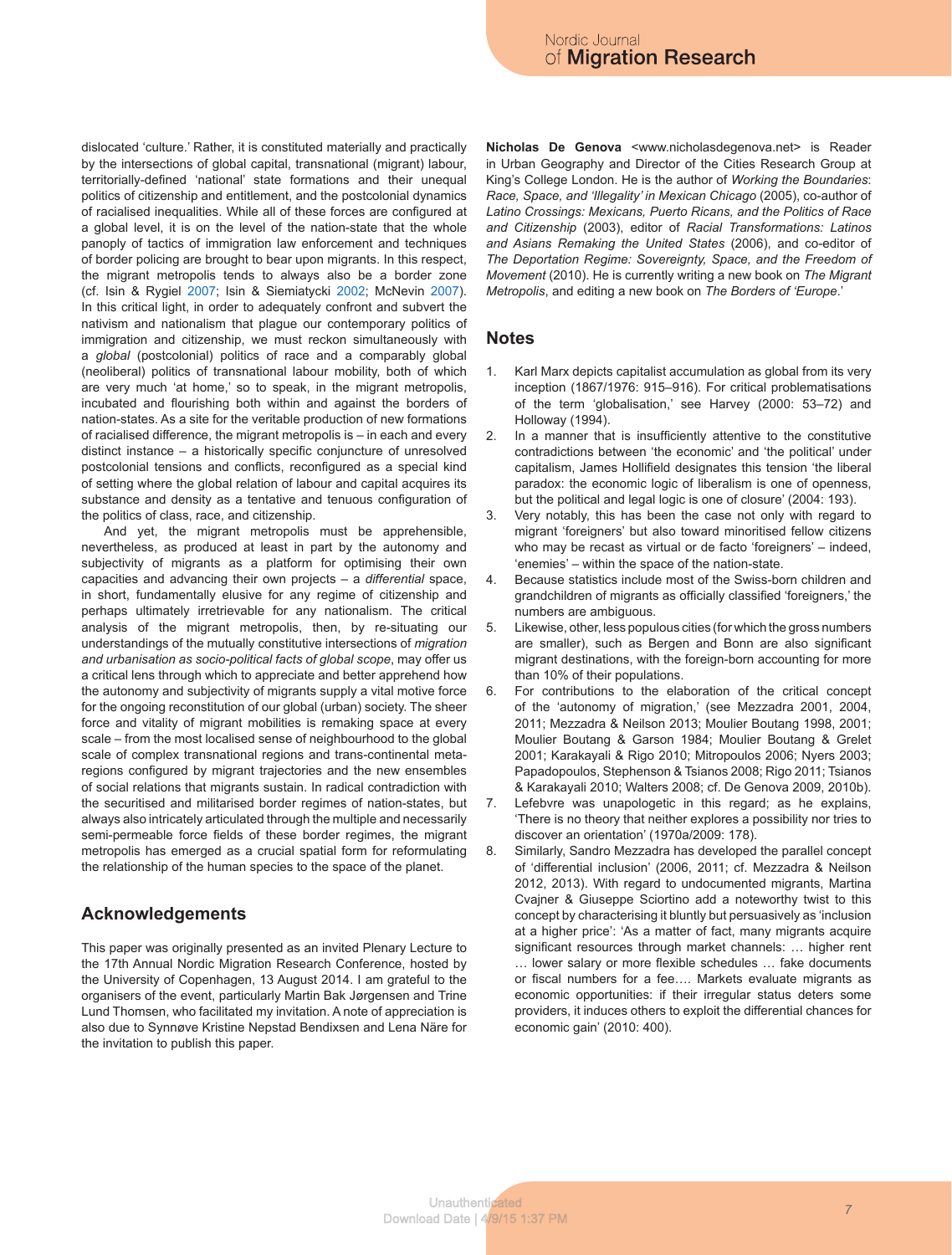# **References**

Anderson, B 2013, *Us and them? The dangerous politics of immigration control*, Oxford University Press, Oxford.

- Appadurai, A 2006, *Fear of small numbers: an essay on the geography of anger*, Duke University Press, Durham, NC.
- Balibar, É 1991, 'Is there a 'neo-racism'?', in *Race, nation, class: ambiguous identities*, eds. B Étienne & W Immanuel, Verso, London and New York, pp. 17–28.
- Barron, P, Anne, B, Lucie, T, Sébastien, C & Nicolas, J 2011, *On bosse ici, on reste ici! La grève des sans-papiers: une aventure inédite*, Éditions La Découverte, Paris.
- Benton-Short, Lisa; Marie Price; and Samantha Friedman n.d. "Global Perspective on the Connections between Immigrants and World Cities." Occasional Paper Series. The GW Center for the Study of Globalization. Available at: <http://research.columbian.gwu. edu/gum/Publications/Immigration%20and%20World%20 Cities.pdf>.Brenner, N 2013, 'Theses on Urbanization', Public Culture, vol. 25, no. 1(69), pp. 85–114, DOI:10.1215/08992363- 1890477.
- Brenner, N (ed) 2013, *Implosions/explosions: towards a study of planetary urbanization*, Jovis, Berlin, pp. 181–202.
- Brotherton, DC & Kretsedemas, P (eds) 2008, *Keeping out the other: a critical introduction to immigration enforcement today*, Columbia University Press, New York.
- Carr, M 2012, *Fortress Europe: dispatches from a gated continent*, C. Hurst, London.
- Ceuppens, B & Geschiere, P 2005, 'Autochthony: local or global? New modes in the struggle over citizenship and belonging in Africa and Europe', *Annual Review of Anthropology*, vol. 34, pp. 385–407, DOI:10.1146/annurev.anthro.34.081804.120354.
- Chavez, LR 2008, *The Latino threat: constructing immigrants, citizens, and the nation*, Stanford University Press, Stanford, CA.
- Comaroff, J & Comaroff, J 2001, 'Naturing the nation: aliens, apocalypse, and the postcolonial state', *Journal of Southern African Studies*, vol. 27, no. 3, pp. 627–651, DOI:10.1080/13632430120074626.
- Cvajner, M & Sciortino, G 2010, 'Theorizing irregular migration: the control of spatial mobility in differentiated societies', *European Journal of Social Theory*, vol. 13, no. 3, pp. 389–404, DOI:10.1177/1368431010371764.
- De Genova, N 1998, 'Race, space, and the reinvention of Latin America in Mexican Chicago', *Latin American Perspectives*, vol. 25, no. 5, pp. 91–120, DOI:10.1177/0094582X9802500506.
- De Genova, N 2002, 'Migrant 'illegality' and deportability in everyday life', *Annual Review of Anthropology*, vol. 31, pp. 419–447, DOI:10.1146/annurev.anthro.31.040402.085432.
- De Genova, N 2004, 'The legal production of Mexican/Migrant 'illegality'', *Latino Studies*, vol. 2, no. 1, pp. 160–185, DOI:http:// dx.doi.org/10.1057/palgrave.lst.8600085.
- De Genova, N 2005, *Working the boundaries: race, space, and "illegality" in Mexican Chicago*, Duke University Press, Durham, NC.
- De Genova, N 2008, 'Inclusion through exclusion: explosion or implosion?', in *Amsterdam Law Forum*, vol. 1, no. 1, Available from: <www.amsterdamlawforum.org>.
- De Genova, N 2009, 'Conflicts of mobility, and the mobility of conflict: rightlessness, presence, subjectivity, freedom', *Subjectivity*, vol. 29, pp. 445–466.
- De Genova, N 2010a, 'Antiterrorism, race, and the new frontier: American exceptionalism, imperial multiculturalism, and the

global security state', *Identities*, vol. 17, no. 6, pp. 613–640, DO I:10.1080/1070289X.2010.533523.

- De Genova, N 2010b, 'The deportation regime: sovereignty, space, and the freedom of movement', Theoretical Overview, in *The deportation regime: sovereignty, space, and the freedom of movement*, eds. N De Genova & N Peutz, Duke University Press, Durham, NC, pp. 33–65.
- De Genova, N 2010c, 'Migration and race in Europe: the Trans-Atlantic metastases of a post-colonial cancer', *European Journal of Social Theory*, vol. 13, no. 3, pp. 405–419, DOI:10.1177/1368431010371767.
- De Genova, N 2010d, 'The queer politics of migration: reflections on 'illegality' and incorrigibility', *Studies in Social Justice*, vol. 4, no. 2, pp. 101–126.
- De Genova, N 2012, 'Bare life, labor-power, mobility, and global space: toward a marxian anthropology?', CR: *The New Centennial Review*, vol. 12, no. 3, pp. 129–152, DOI:10.1353/ ncr.2012.0062.
- De Genova, N 2013a, 'Spectacles of migrant 'illegality': the scene of exclusion, the obscene of inclusion', *Ethnic and Racial Studies*, vol. 36, no. 7, DOI:10.1080/01419870.2013.783710.
- De Genova 2013b, ''We are of the connections': migration, methodological nationalism, and 'militant research'', *Postcolonial Studies*, vol. 16, no. 3, pp. 250–258, DOI:10.1080/13688790.2 013.850043.
- De Genova, N & Ramos-Zayas, AY 2003, *Latino crossings: Mexicans, Puerto Ricans, and the politics of race and citizenship*, Routledge, New York.
- Fekete, L 2009, *A suitable enemy: racism, migration and islamophobia in Europe*, Pluto Press, New York and London.
- Geschiere, P 2009, *Perils of belonging: autochthony, citizenship and exclusion in Africa and Europe*, University of Chicago Press, Chicago.
- Gilroy, P 2012, ''My Britain is fuck all': zombie multiculturalism and the race politics of citizenship', *Identities*, vol. 19, no. 4, pp. 380– 397, DOI:10.1080/1070289X.2012.725512.
- Gullestad, M 2002, 'Invisible fences: egalitarianism, nationalism and racism', *Journal of the Royal Anthropological Institute*, vol. 8, no. 1, pp. 45–63.
- Gullestad, M 2006, *Plausible prejudice: everyday experiences and social images of nation, culture, and race*, Columbia University Press, New York.
- Harvey, D 1996, *Justice, nature, and the geography of difference*, Blackwell, Cambridge, MA.
- Harvey, D 2000, *Spaces of hope*, University of California Press, Berkeley.
- Hervik, P 2004, 'Anthropological perspectives on the new racism in Europe', *Ethnos*, vol. 69, no. 2, pp. 149–155, DOI:10.1080/001 4184042000212830.
- Hervik, P 2011, *The annoying difference: the emergence of Danish neonationalism, neoracism, and populism in the post-1987 world*, Berghan Books, Oxford.
- Hollifield, JF 2004, 'The emerging migration state', *International Migration Review*, vol. 38, no. 3, pp. 885–912, DOI:10.1111/j.1747-7379.2004.tb00223.x.
- Holloway, J 1994, 'Global capital and the national state', *Capital and Class*, vol. 52, pp. 23–49, DOI:10.1177/030981689405200103.
- Isin, E & Rygiel, K 2007, 'Of other global cities: frontiers, zones, camps', in *Cities of the south: citizenship and exclusion in*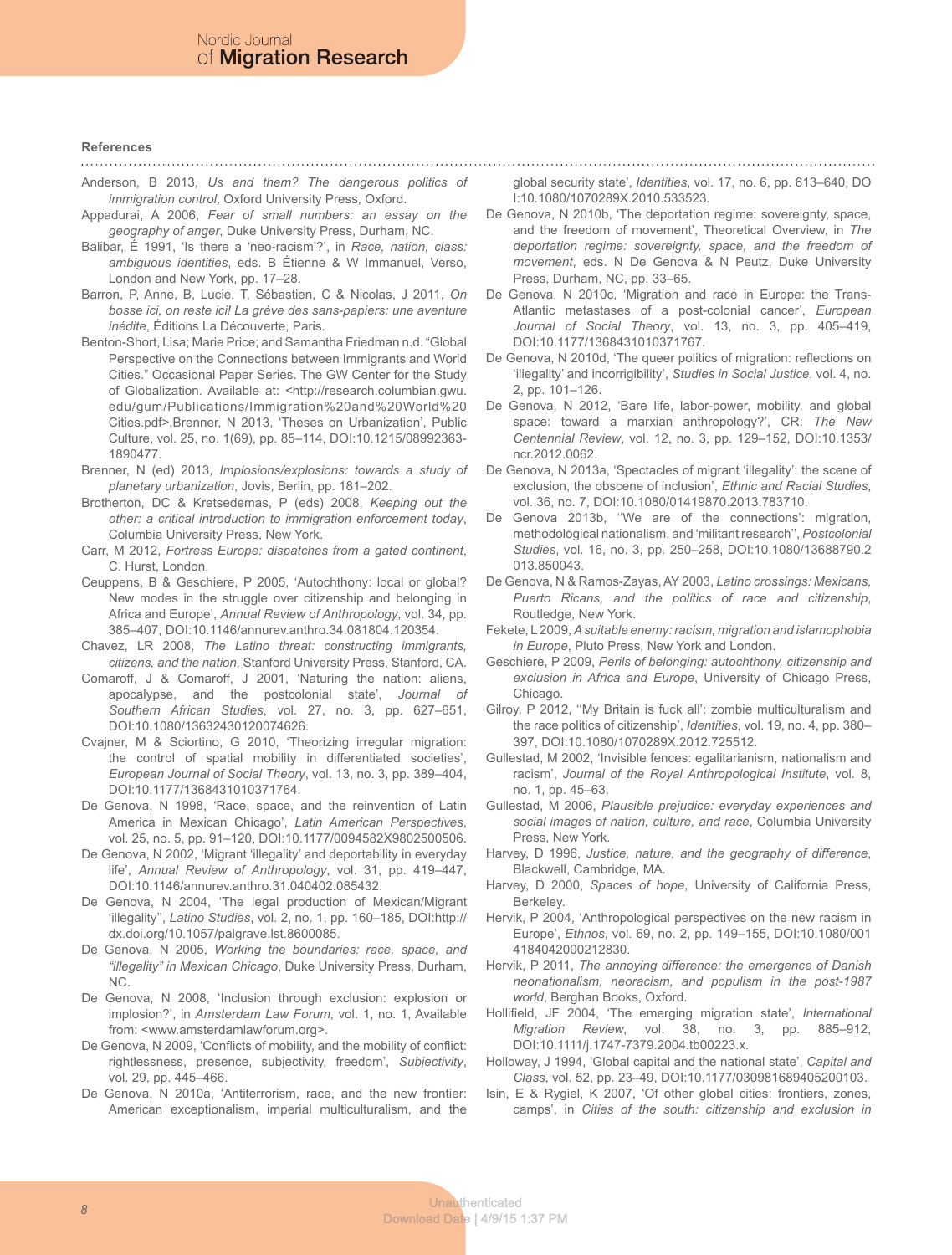*the 21st century*, eds. D Barbara, M Franck & W Heiko, Saqi, London, pp. 170–209.

- Isin, E & Siemiatycki, M 2002, 'Making space for mosques: struggles for urban citizenship in diasporic Toronto', in *Race, space, and the law: unmapping a white settler society*, ed. SH Razack, Between the Lines, Toronto, pp. 185–210.
- Karakayali, S & Rigo, E 2010, 'Mapping the European space of circulation', in *The deportation regime: sovereignty, space, and the freedom of movement*, eds. N De Genova & N Peutz, Duke University Press, Durham, NC, pp. 123–144.
- Lefebvre, H 1970a/2009, 'Reflections on the politics of space', in *State, space, world*, eds. N Brenner & S Elden, University of Minnesota Press, Minneapolis, pp. 167–184.
- Lefebvre, H 1970b/2003, *The urban revolution*, University of Minnesota Press, Minneapolis.
- Lefebvre, H 1974/1991, *The production of space*, Blackwell Publishing, Cambridge, MA.
- Mamdani, M 2001, *When victims become killers: colonialism, nativism, and the genocide in Rwanda*, Princeton University Press, Princeton, NJ.
- Marx, K 1867/1976, *Capital: a critique of political economy*, vol. 1, Vintage/Random House, New York.
- Mbembe, A 2001, 'Ways of seeing: beyond the new nativism', *African Studies Review*, vol. 44, no. 2, pp. 1–14.
- McNevin, A 2007, 'Irregular migrants, neoliberal geographies and spatial frontiers of 'the political'', *Review of International Studies*, vol. 33, pp. 655–674, DOI:http://dx.doi.org/10.1017/ S0260210507007711.
- Meret, S & Rasmussen, JB 2014, ''We are here to stay and we won't shut up': Lampedusa in Hamburg's indomitable fight for rights.' *openDemocracy* (21 May 2014), Available from: <https://www. opendemocracy.net/can-europe-make-it/susi-meret-jeppeblumensaat-rasmussen/'we-are-here-to-stay-and-we-won'tshut-up'->.
- Merrifield, A 2005, 'Metropolitan birth pangs: reflections on Lefebvre's *The Urban Revolution', International Journal of Urban and Regional Research*, vol. 29, no. 3, pp. 693–702.

Merrifield, A 2014, *The new urban question*, Pluto Press, London.

- Mezzadra, S 2001, *Diritto di fuga: Migrazioni, cittadinanza, globalizzazione*, Ombre corte, Verona, Italy.
- Mezzadra, S 2004, 'The right to escape', *Ephemera*, vol. 4, no. 3, pp. 267–275, Available from: <www.ephemeraweb.org/journal/4- 3/4-3mezzadra.pdf>.
- Mezzadra, S 2006, 'Citizen and subject: a postcolonial constitution for the European Union?', *Situations*, vol. 1, no. 2, pp. 31–42.
- Mezzadra, S 2011, 'The gaze of autonomy: capitalism, migration, and social struggles', in *The contested politics of mobility: borderzones and irregularity*, ed. V Squire, Routledge, London and New York, pp. 121–142.
- Mezzadra, S & Neilson, B 2012, 'Borderscapes of differential inclusion: subjectivity and struggles on the threshold of justice's excess', in *The borders of justice*, eds. É Balibar, S Mezzadra & R Samaddar, Temple University Press, Philadelphia, pp. 181– 203.
- Mezzadra, S & Neilson, B 2013, *Border as method, or, the multiplication of labor*, Duke University Press, Durham, NC.
- Migration Policy Institute (MPI) n.d. "Global City Migration Map."MPI Data Hub. Available at: <www.migrationinformation.org/ datahub/gcmm.cfm#map3list>.
- Mitropoulos, A 2006, 'Autonomy, recognition, movement', *The Commoner*, vol. 11, pp. 5–14.

Modood, T & Werbner, P 1997, *The politics of multiculturalism in the new Europe: racism, identity, and community*, Zed Books, London and New York.

of Migration Research

Nordic Journal

- Moulier Boutang, Y 1998, *De l'esclavage au salariat. Economie historique du salariat bridé*, Presses Universitaires de France, Paris.
- Moulier Boutang, Y 2001, 'Between the hatred of all walls and the walls of hate: the minoritarian diagonal of mobility', in "*Race" panic and the memory of migration*, eds. M Morris & B Bary, Hong Kong University Press, Aberdeen and Hong Kong, pp. 105–130.
- Moulier Boutang, Y & Garson, J-P 1984, 'Major obstacles to control of irregular migrations: prerequisites to policy', *International Migration Review*, vol. 18, no. 3, pp. 579–592.
- Moulier-Boutang, Y & Grelet, S 2001, 'The art of flight: an interview with Yann Moulier-Boutang', *Rethinking Marxism*, vol. 13, no. 3/4, pp. 227–235, DOI:10.1080/089356901101241910.
- Murray, MJ 2011, *City of extremes: the spatial politics of Johannesburg*, Duke University Press, Durham, NC.
- Nyers, P 2003, 'Abject cosmopolitanism: the politics of protection in the anti-deportation movement', *Third World Quarterly*, vol. 24, no. 6, pp. 1069–1093. Reprinted in *The deportation regime: sovereignty, space, and the freedom of movement*, eds. N De Genova & N Peutz, Duke University Press, Durham, NC, 2010, pp. 413–441, DOI:10.1080/01436590310001630071.
- Nyers, P 2008, 'No one is illegal between city and nation', in *Acts of citizenship*, eds. EF Isin & GM Nielsen, Zed Books, New York, pp. 160–181.
- Papadopoulos, Dimitris; Niamh Stephenson; and Vassilis Tsianos 2008 *Escape Routes: Control and Subversion in the 21st Century*. London: Pluto Press.
- Penninx, Rinus 2010 'Europe's Cities as reflections of a Global World.' Chapter Two (pp. 10-14) in *European Commission, World and European Cities: Insights from EU Research*. Luxembourg: Publications Office of the European Union.
- Penninx, Rinus; Karen Kraal; Marco Martiniello; and Steven Vertovec 2004 'Introduction: European Cities and Their New Residents.' Pp. 1-16 in Rinus Penninx, Karen Kraal, Marco Martiniello, and Steven Vertovec, eds. Citizenship in European Cities: Immigrants, Local Politics, and Integration Policies. Aldershot, UK: Ashgate.Perea, JF (ed) 1997, Immigrants out! The new nativism and the anti-immigrant impulse in the United States, New York University Press, New York.
- Pettigrew, TF 1998, 'Reactions toward the new minorities of Western Europe', *Annual Review of Sociology*, vol. 24, pp. 77–103, DOI:10.1146/annurev.soc.24.1.77.
- Portes, A 2000, 'Immigration and the metropolis: reflections on urban history', *Journal of International Migration and Integration*, vol. 1, no. 2, pp. 153–176, DOI:10.1007/s12134-000-1000-x.
- Price, M & Benton-Short, L (eds) 2008, *Migrants to the metropolis: the rise of immigrant gateway cities*, Syracuse University Press, Syracuse, NY.
- Rigo, E 2011, 'Citizens despite borders: challenges to the territorial order of Europe', in *The contested politics of mobility: borderzones and irregularity*, ed. V Squire, Routledge, London and New York, pp. 199–214.
- Sassen, S 1991, *The global city: New York, London, Tokyo*, Princeton University Press, Princeton, NJ.
- Sassen, S 1994, *Cities in a world economy*, Pine Forge Press, Thousand Oaks, CA.
- Sharma, N 2008, 'White nationalism, illegality and imperialism: border controls as ideology', in eds. K Hunt & K Rygiel, *(En)gendering*